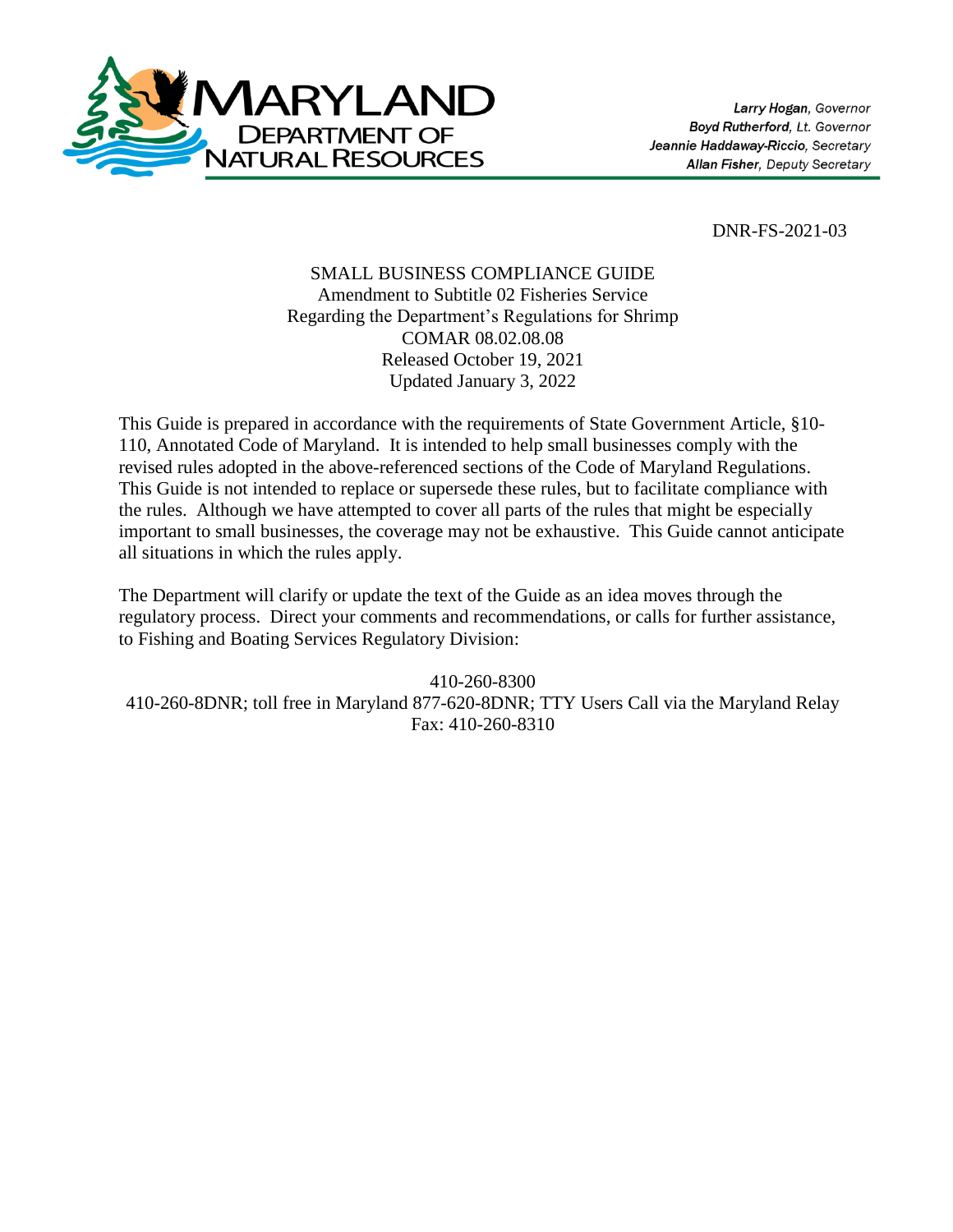# **I. SUMMARY & FAQs**

### **What was proposed?**

The department has proposed allowing commercial harvesters the ability to use gear which they are currently licensed to use to commercially harvest shrimp. The action would also allow the department to develop a framework that will be used to create a pilot program for further investigations of the shrimp fishery in Maryland.

Commercially-licensed harvesters would be able to obtain a free shrimp permit that would allow the use of the gear currently allowed under their license to commercially harvest shrimp. As an example, an individual with an Unlimited Finfish Harvester License (FIN) or Unlimited Tidal Fish License (UTFL) would be able to use gear such as cast nets, gill nets, pound nets and trawls to catch and sell shrimp. Rules currently in place for those gears such as mesh size, attendance requirements, distance requirements, registration, etc. would still have to be followed. While the enacted legislation allows for it, the department would not be adopting closed areas, catch limits, seasons, or size limits for the commercial harvest of shrimp at this time. This means that there would be no closed areas, daily or seasonal catch limits, closed seasons, or minimum sizes. All commercial harvest would have to be reported to the department.

The department would continue to work with industry to develop the parameters of a shrimp pilot program in State waters. The enacted legislation requires the department to adopt regulations in order to institute a pilot program, but does not require the parameters of the pilot program to be incorporated to the regulation – just that the regulation authorize the creation of a pilot program. The pilot program will be developed similarly to other pilot programs the department has instituted under Code of Maryland Regulations (COMAR) 08.02.01.10.

### **Why is this change necessary?**

Senate Bill 343 of 2021, codified at Laws of Maryland 2021, Chapter 119, granted the department the authority to adopt regulations governing the shrimp fishery in Maryland and establish and implement a pilot program relating to fishing for shrimp. In order for commercially licensed harvesters to legally sell the shrimp they catch in Maryland waters, or for the department to allow commercial licensees to participate in a shrimp pilot program, the department must first adopt regulations for the shrimp fishery in Maryland.

#### **Who will this affect?**

This action applies to commercial licensees who catch shrimp in Maryland waters.

#### **Has this change been discussed with advisory commissions?**

This idea has been discussed with the Shrimp Workgroup, organized under the Tidal Fisheries Advisory Commission. The workgroup recommended moving forward with regulations that would authorize licensees to use their current gear to harvest shrimp, as well as authorize the development of a pilot program for the commercial harvest shrimp to test different types of gears in appropriate manners.